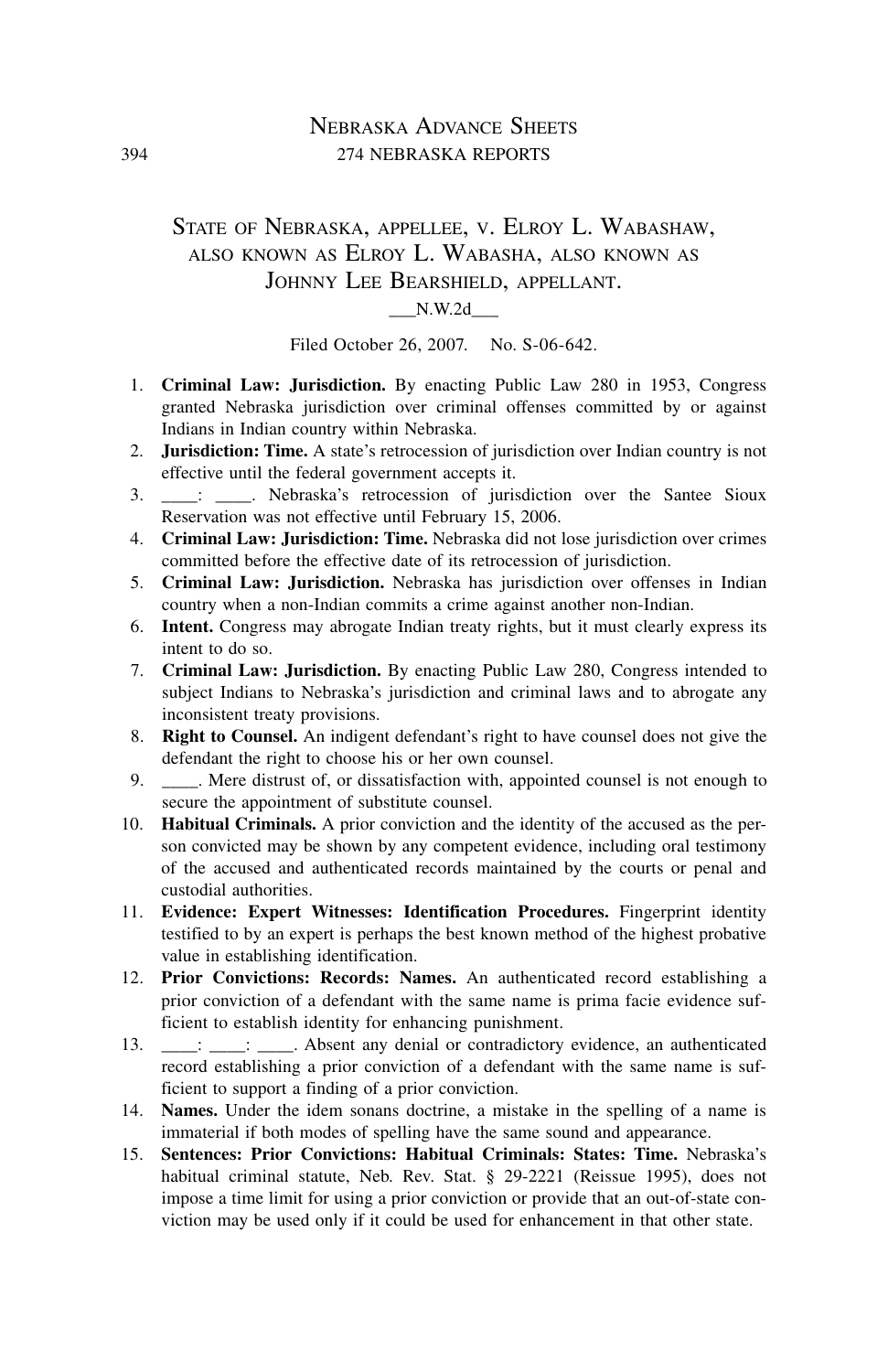# Nebraska Advance Sheets STATE v. WABASHAW 395 Cite as 274 Neb. 394

- 16. **Constitutional Law: Sentences: Prior Convictions: States.** The Full Faith and Credit Clause does not prevent a Nebraska court from enhancing a defendant's sentence based upon a conviction in another state that could not be used for enhancement in that state.
- 17. **Effectiveness of Counsel: Appeal and Error.** An appellate court need not dismiss an ineffective assistance of counsel claim merely because a defendant raises it on direct appeal.
- 18. **Effectiveness of Counsel: Records: Appeal and Error.** When a claim of ineffective assistance of counsel is made on direct appeal, the determining factor is whether the record is sufficient to adequately review the question.
- 19. **Trial: Effectiveness of Counsel: Evidence: Appeal and Error.** If an ineffective assistance of counsel claim is not raised at the trial level and it requires an evidentiary hearing, an appellate court will not address the matter on direct appeal.
- 20. **Trial: Effectiveness of Counsel: Proof: Appeal and Error.** To establish a right to relief because of ineffective counsel at trial or on direct appeal, the defendant has the burden first to show that counsel's performance was deficient; that is, counsel's performance did not equal that of a lawyer with ordinary training and skill in criminal law in the area. Next, the defendant must show that counsel's deficient performance prejudiced the defense in his or her case.
- 21. **Effectiveness of Counsel: Proof: Words and Phrases.** In an ineffective assistance of counsel claim, to prove prejudice, the defendant must show that there is a reasonable probability that but for counsel's unprofessional errors, the result of the proceeding would have been different. A reasonable probability is a probability sufficient to undermine confidence in the outcome.
- 22. **Convictions.** When a defendant challenges a conviction, the question is whether there is a reasonable probability that absent the errors, the fact finder would have had a reasonable doubt concerning guilt.
- 23. **Effectiveness of Counsel: Conflict of Interest.** The right to effective assistance of counsel generally requires that the defendant's attorney be free from any conflict of interest.
- 24. \_\_\_: \_\_\_\_. The phrase "conflict of interest" denotes a situation in which a lawyer might disregard one duty for another or when a lawyer's representation of one client is rendered less effective because of his or her representation of another client.
- 25.  $\quad$ :  $\quad$  A conflict of interest must be actual, rather than speculative or hypothetical, before a court can overturn a conviction because of ineffective assistance of counsel.
- 26. **Attorneys at Law: Conflict of Interest.** Disqualification is appropriate when a conflict of interest could cause the defense attorney to improperly use privileged communications or deter the defense attorney from intense probing on cross-examination.

Appeal from the District Court for Knox County: PATRICK G. Rogers, Judge. Affirmed.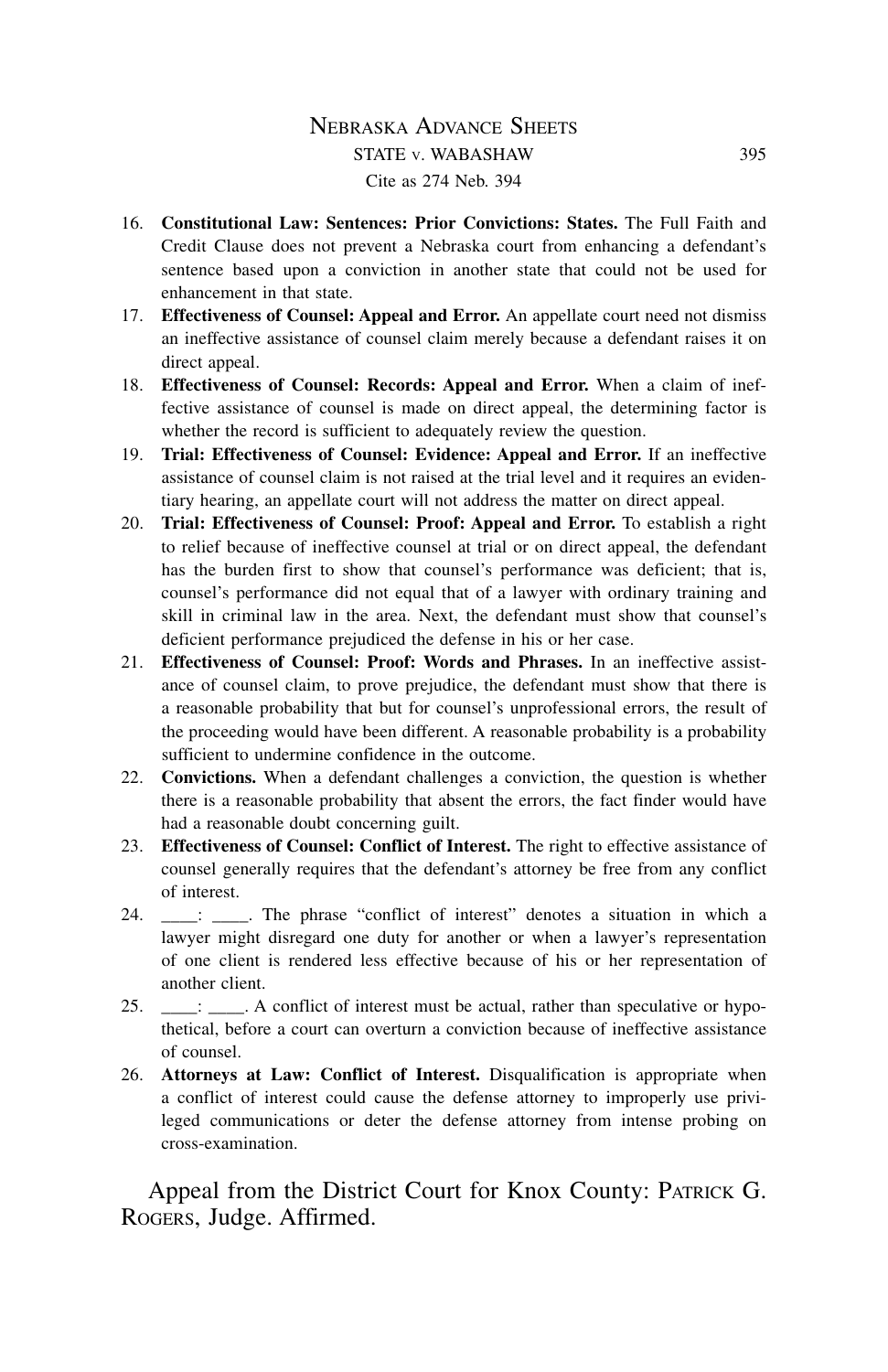Jerry L. Soucie, of Commission on Public Advocacy, and, on brief, Mark A. Johnson, of Johnson, Morland, Easland & Lohrberg, P.C., for appellant.

Jon Bruning, Attorney General, James D. Smith, and, on brief, Susan J. Gustafson for appellee.

HEAVICAN, C.J., WRIGHT, CONNOLLY, GERRARD, STEPHAN, McCormack, and Miller-Lerman, JJ.

Connolly, J.

Elroy L. Wabashaw appeals his convictions for robbery and use of a firearm to commit a felony. Before his jury trial, Wabashaw moved to quash the information. He argues that article I of the "1868 Treaty between the United States of America and different Tribes of Sioux Indians" (1868 Treaty) and article VI of the U.S. Constitution barred his prosecution. The district court overruled the motion. A jury found Wabashaw guilty on both charges, and the district court sentenced Wabashaw as a habitual criminal under Neb. Rev. Stat. § 29-2221 (Reissue 1995).

Although Wabashaw raises several issues on appeal, the main issue is whether the district court had jurisdiction over the robbery that occurred in Indian country. We conclude that the district court had jurisdiction over the offense and that the relevant provision of the 1868 Treaty did not divest the district court of jurisdiction. We affirm.

#### I. BACKGROUND

Monica Kitto testified that she was working at a gas station on April 8, 2005, when a person dressed in black and wearing a white scarf around his face came into the gas station. The robber pointed a gun at Kitto and gave her a note directing her to put money in a bag, and she did as instructed. Kitto estimated that the total amount taken was a little more than \$500. The robber then took the women's restroom key, threw it at Kitto, and told her to go to the restroom. Kitto stayed inside the restroom 2 to 3 minutes before she came out and called the police.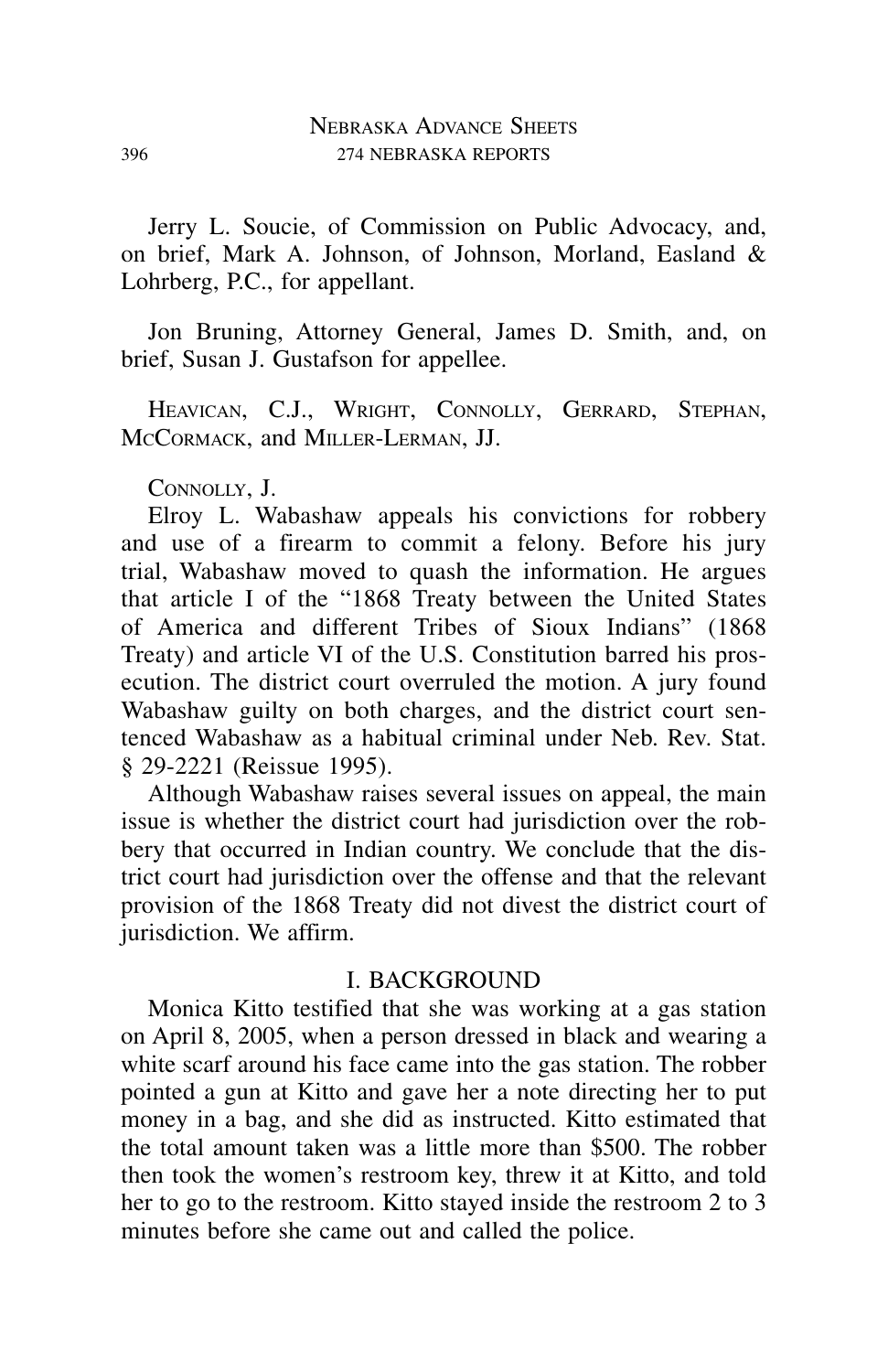Kitto testified that she could not see the robber's face or hands because they were covered. Although she could not recognize the robber's voice, she described him as slim, 5 feet 8 inches to 5 feet 10 inches tall.

Acting on a tip, Santee Police Chief Michael G. Vance met with Wabashaw at the police station. As Vance began questioning Wabashaw, Officer Robert Henry was present, but Henry left on a police call and did not witness the entire interview. Vance read Wabashaw his *Miranda* rights and told Wabashaw that Vance wanted to talk about the robbery. Wabashaw signed a waiver of his *Miranda* rights and initially stated he had nothing to do with the robbery. Vance then told him that police had recovered some clothing articles left at a sweat lodge. Vance also told him a DNA analysis on the clothing would match Wabashaw. Upon hearing this, Wabashaw told Vance that he "'did it'" and that he had acted alone. When Vance asked Wabashaw about the gun used in the robbery, he stated he left the rifle in a field when he was running from a police officer. After making this admission to Vance, Wabashaw wrote and signed a statement stating he committed the robbery. Because Henry was present at part of the interview, Vance signed Henry's name and his own at the bottom of Wabashaw's written statement.

Later, the State charged Wabashaw with robbery and use of a weapon to commit a felony. Wabashaw moved to quash the information. He alleged that the prosecution was unconstitutional, as prohibited by the 1868 Treaty and article VI of the U.S. Constitution. The court overruled the motion to quash.

Before trial, the State submitted handwriting samples to a laboratory for analysis. Claiming the written confession was a forgery, Wabashaw moved to have a handwriting expert appointed. The court granted his motion. The record does not show whether Wabashaw's trial counsel ever obtained the expert. Wabashaw argues on appeal that he was denied effective assistance of counsel because counsel failed to obtain a handwriting expert.

At trial, the State called four witnesses, including Vance and a handwriting expert. The handwriting expert compared more than 26 known writings and concluded that Wabashaw was the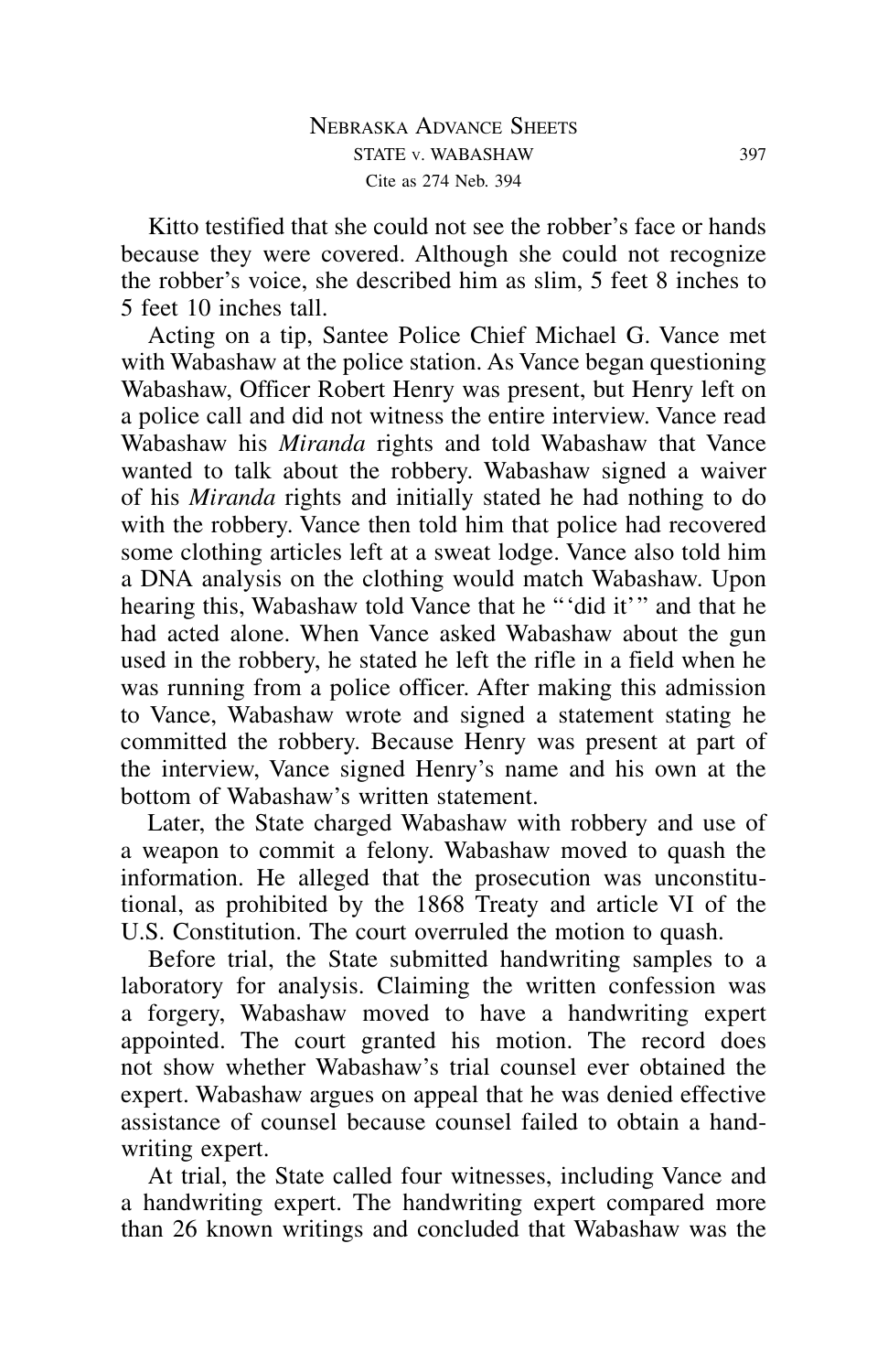individual who wrote the written confession. Wabashaw's counsel cross-examined each of the State's witnesses except Vance, reserving examination of Vance for Wabashaw's case in chief.

A jury found Wabashaw guilty of robbery and use of a firearm to commit a felony. At the enhancement hearing, the court received certified records for a 1977 South Dakota conviction. The court admitted records of the 1977 conviction and another prior conviction. The court found Wabashaw to be a habitual criminal. It sentenced him to consecutive prison terms of 12 to 14 years for the robbery conviction and 10 to 12 years on the weapons conviction.

## II. ASSIGNMENTS OF ERROR

Wabashaw assigns, rephrased and reordered, that the district court erred by (1) overruling Wabashaw's motion to quash, (2) not conducting an evidentiary hearing on Wabashaw's motions to allow counsel to withdraw and to appoint substitute counsel, (3) determining that the State sufficiently proved identity to use a prior conviction to enhance Wabashaw's sentence, and (4) accepting a prior conviction from South Dakota for enhancement when South Dakota law precludes the use of the conviction for enhancement purposes.

Wabashaw also assigns that he was denied effective assistance of counsel. He claims his attorney (1) had a conflict of interest when he had previously represented Henry, who was called as a witness; (2) failed to request an evidentiary hearing on Wabashaw's motion to quash; (3) failed to object to references to evidence recovered by the police; (4) failed to file a motion to suppress Wabashaw's confession as fruit of the poisonous tree; (5) failed to cross-examine Vance during the State's case in chief; and (6) failed to obtain a handwriting expert.

### III. STANDARD OF REVIEW

Regarding questions of law presented by a motion to quash, we resolve the questions independently of the lower court's conclusions.1

<sup>1</sup> See *State v. Gozzola*, 273 Neb. 309, 729 N.W.2d 87 (2007).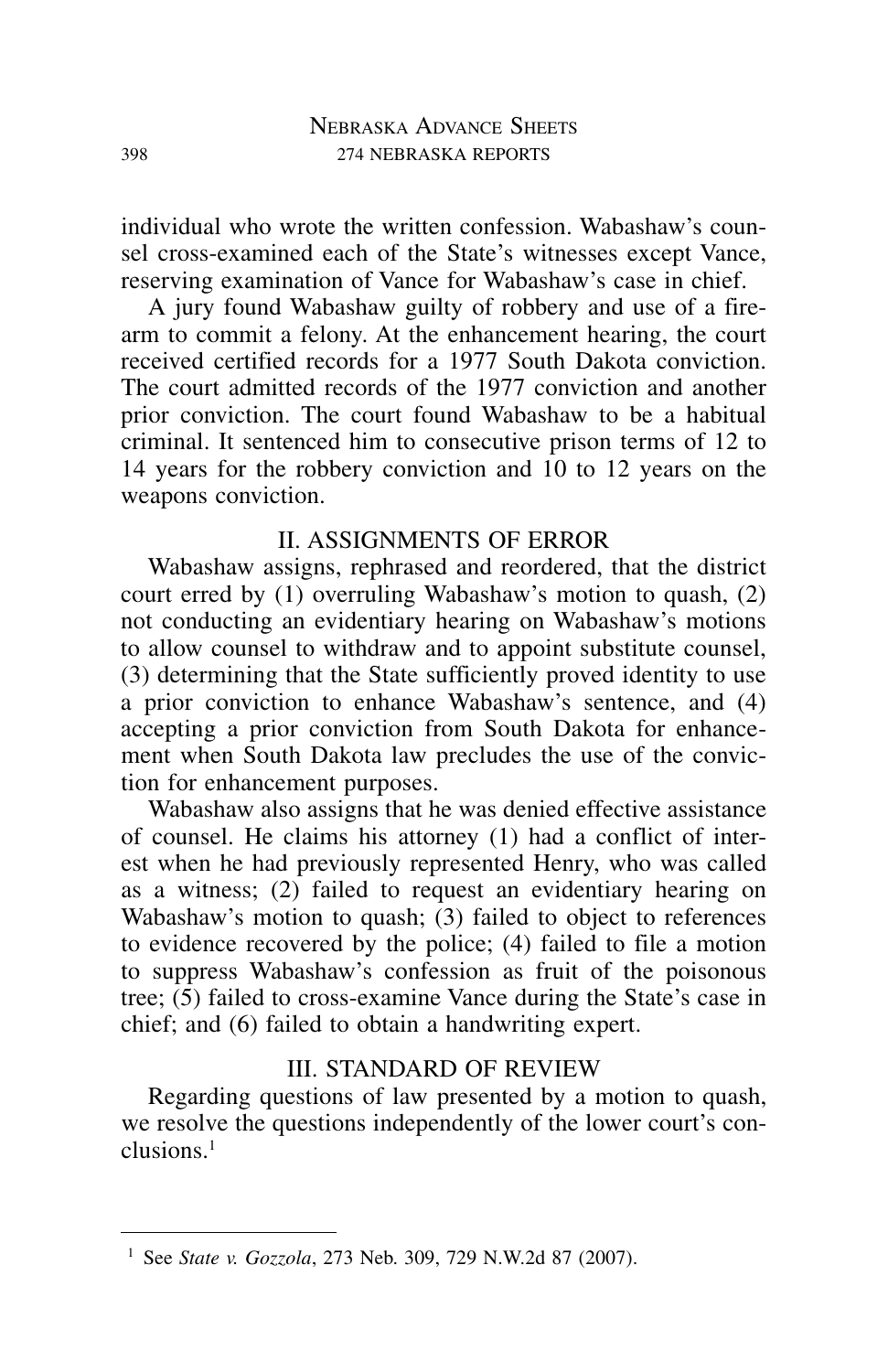### IV. ANALYSIS

# 1. The District Court Had Jurisdiction Over Wabashaw's Prosecution

Wabashaw argues that the district court did not acquire jurisdiction over him because his arrest, detainment, and prosecution violated article I of the 1868 Treaty and article VI of the U.S. Constitution. After Wabashaw's counsel had briefed to this court, we appointed Wabashaw new counsel. During oral argument, Wabashaw's new counsel argued that the record is insufficient for us to decide the jurisdictional issue. Counsel suggested that to address the issue, we would need to know whether Wabashaw is an Indian, and that evidence is not in the record. We have determined, however, that the court had jurisdiction regardless of whether Wabashaw is an Indian or a non-Indian.

(a) Background Concerning Public Law 280

[1] By enacting Public Law 280 in 1953, Congress granted Nebraska jurisdiction over criminal offenses committed by or against Indians in Indian country. Public Law 280 is now codified at 18 U.S.C. § 1162(a) (2000), which provides that Nebraska

shall have jurisdiction over offenses committed by or against Indians in the areas of Indian country . . . to the same extent that [Nebraska] has jurisdiction over offenses committed elsewhere within [Nebraska], and the criminal laws of [Nebraska] shall have the same force and effect within such Indian country as they have elsewhere within [Nebraska].

The record shows that the gas station is in Knox County, Nebraska, within the Santee Sioux Nation—Indian country—which brings the robbery within the purview of Public Law 280.

[2,3] In 1968, Congress provided for the voluntary abandonment of the jurisdiction granted by Public Law 280.<sup>2</sup> In 2001, the Nebraska Legislature offered retrocession of criminal and

<sup>2</sup> See 25 U.S.C. § 1323 (2000).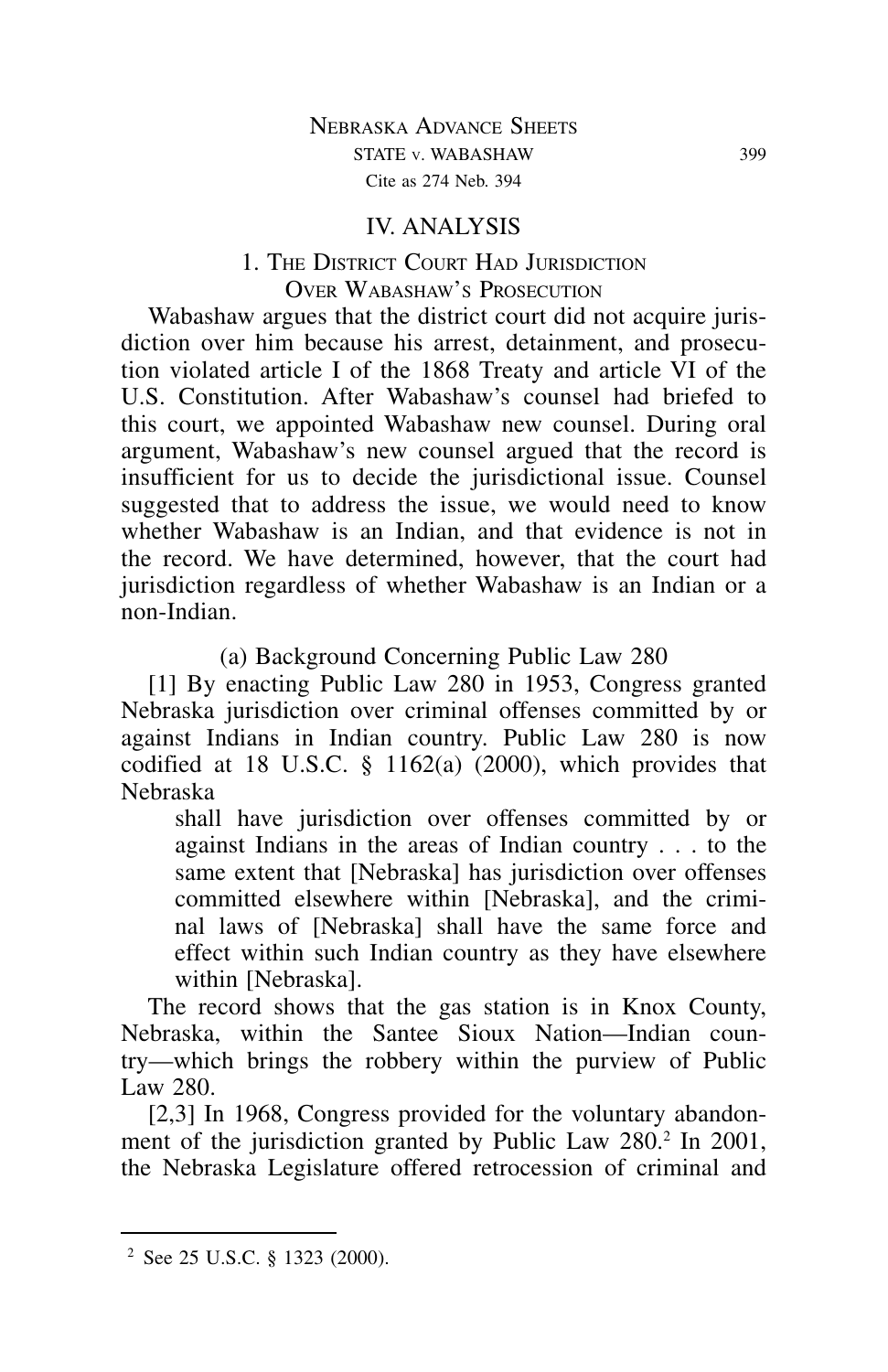civil jurisdiction over the Santee Sioux Reservation.3 We note that the Legislature's resolution called for an effective date of July 1, 2001, but retrocession is not effective until the federal government accepts it.4 The federal government did not immediately accept the Legislature's 2001 offer of retrocession; it was not effective until February 15, 2006.<sup>5</sup> The retrocession, therefore, was not yet effective when the robbery occurred in April 2005 or when the State charged Wabashaw in the district court that same month.

[4] In a case involving retrocession of jurisdiction over a different reservation, we considered the effect of retrocession on pending cases and crimes committed before acceptance.<sup>6</sup> We decided that Nebraska did not abandon jurisdiction over crimes committed before the federal government's acceptance of retrocession.7 So, any jurisdiction the State had over the robbery under Public Law 280 in 2005 was not lost when the retrocession became effective in 2006.

(b) District Court Had Jurisdiction Regardless of

the Indian Status of Wabashaw or His Victim

Wabashaw's counsel stated during oral argument that we did not have a sufficient record to determine jurisdiction because the record failed to state whether Wabashaw is an Indian. We determine that regardless of whether Wabashaw is an Indian, the court had jurisdiction.

Public Law 280 gives Nebraska jurisdiction "over offenses committed *by or against Indians* in the areas of Indian country."8 The robbery occurred in Indian country. Therefore, if

 $3$  L.R. 17, Legislative Journal, 97th Leg., 1st Sess. 2356, 2358-59 (May 31, 2001).

<sup>4</sup> See *State v. Goham*, 187 Neb. 34, 187 N.W.2d 305 (1971). See, also, Executive Order No. 11435, 33 Fed. Reg. 17,339 (Nov. 21, 1968).

<sup>5</sup> See Notice of Acceptance of Retrocession of Jurisdiction for the Santee Sioux Nation, NE, 71 Fed. Reg. 7994 (Feb. 15, 2006).

<sup>6</sup> See *State v. Goham*, 191 Neb. 639, 216 N.W.2d 869 (1974).

<sup>7</sup> *Id.*

 $8$  See 18 U.S.C. § 1162(a) (2000) (emphasis supplied).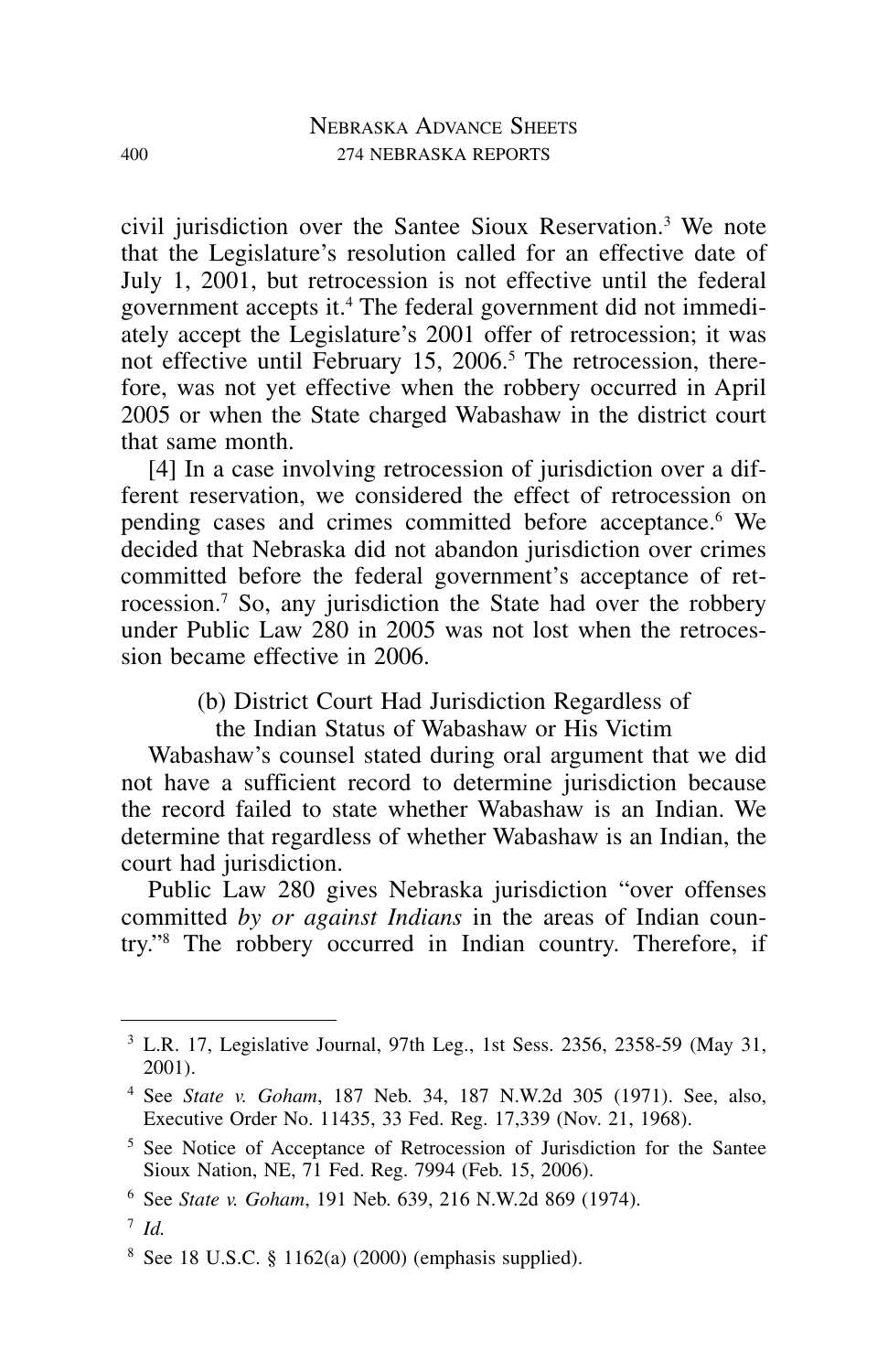either Wabashaw or his victim is an Indian, Nebraska has jurisdiction.

[5] The only other possibility is that neither Wabashaw nor his victim is an Indian. Yet even in that scenario, Nebraska has jurisdiction because when a non-Indian commits a crime against another non-Indian in Indian country, jurisdiction rests in the state  $9$ 

Under all possible permutations, the court had jurisdiction. So, we can resolve the jurisdictional issue despite the record's lack of information regarding Wabashaw's Indian status.

> (c) The 1868 Treaty Did Not Divest the District Court of Jurisdiction

Having determined that jurisdiction does not depend on Wabashaw's Indian status, we now analyze the 1868 Treaty. We assume that Wabashaw is an Indian because the 1868 Treaty provision on which he relies is irrelevant if he is not an Indian.

Wabashaw argues that the court lacked jurisdiction over him because his arrest, detainment, and prosecution violated article I of the 1868 Treaty and article VI of the U.S. Constitution. Thus, he concludes that the court erred in overruling his motion to quash.

Wabashaw relies on article I of the 1868 Treaty, which states:

If bad men among the Indians shall commit a wrong or depredation upon the person or property of any one, white, black, or Indian, subject to the authority of the United States, and at peace therewith, the Indians herein named solemnly agree that they will, upon proof made to their agent and notice by him, deliver up the wrong-doer to the United States, to be tried and punished according to its laws . . . .<sup>10</sup>

Wabashaw argues that no notice was given to a designated Santee tribal agent to deliver him over to U.S. authorities.

<sup>9</sup> See *United States v. McBratney*, 104 U.S. 621, 26 L. Ed. 869 (1881).

<sup>&</sup>lt;sup>10</sup> Treaty between the United States of America and different Tribes of Sioux Indians, April 29, 1868, 15 Stat. 635.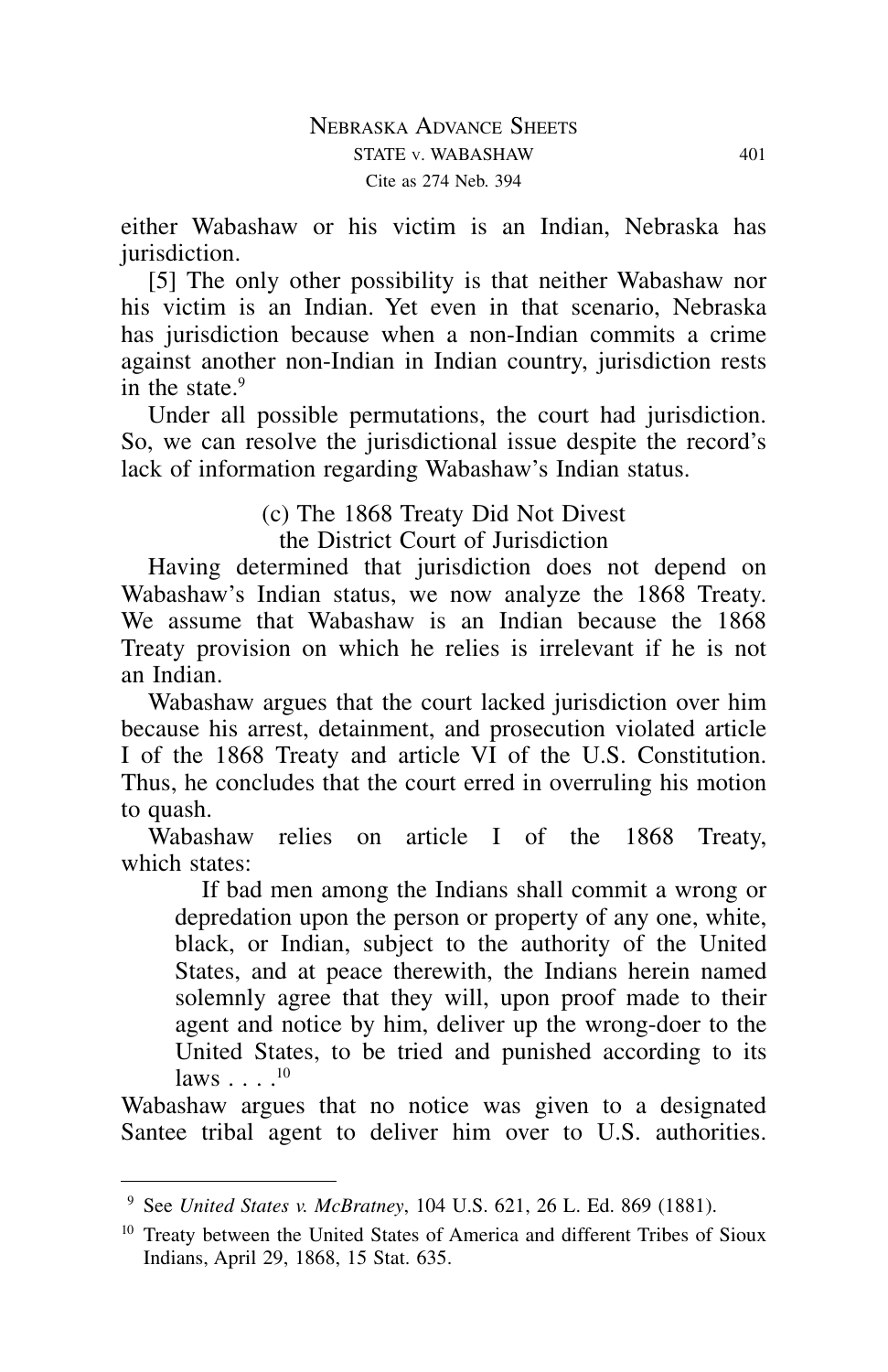Therefore, he argues the court was without jurisdiction until he was brought properly before it under the method described in the 1868 Treaty.

We do not believe the plain language of the 1868 Treaty imposes the notice requirement that Wabashaw suggests. Yet, even if we construe the language to impose such a notice requirement, we determine that Congress has abrogated the requirement.

[6,7] Congress may abrogate Indian treaty rights, but it must clearly express its intent to do so.<sup>11</sup> By enacting Public Law 280, Congress clearly intended to subject Indians to Nebraska's jurisdiction and criminal laws and to abrogate any inconsistent treaty provisions. The purported notice requirement in the 1868 Treaty imposes an obligation that does not exist under Nebraska criminal law and, as such, is inconsistent with Nebraska law. Additionally, if we concluded that the State lacks jurisdiction because the arresting authority did not comply with the notice requirement, it would be inconsistent with Congress' clear intent to subject Indians to Nebraska's jurisdiction.

We conclude that even if we construe the 1868 Treaty language to impose a notice requirement, Congress abrogated the provision by enacting Public Law 280.

In passing, we note that the U.S. Court of Appeals for the Eighth Circuit recently rejected an argument similar to Wabashaw's claim.<sup>12</sup> Although the Eighth Circuit did not rely on Public Law 280, the court determined that Congress had abrogated any notice provision in the 1868 Treaty when it enacted a separate statute to give Indians citizenship.

We conclude that Wabashaw's first assignment of error is without merit because the 1868 Treaty did not divest the court of jurisdiction. The court did not err in overruling Wabashaw's motion to quash.

<sup>11</sup> *Minnesota v. Mille Lacs Band of Chippewa Indians*, 526 U.S. 172, 119 S. Ct. 1187, 143 L. Ed. 2d 270 (1999).

<sup>12</sup> See *U.S. v. Drapeau*, 414 F.3d 869 (8th Cir. 2005), *cert. denied* 546 U.S. 1119, 126 S. Ct. 1090, 163 L. Ed. 2d. 906 (2006).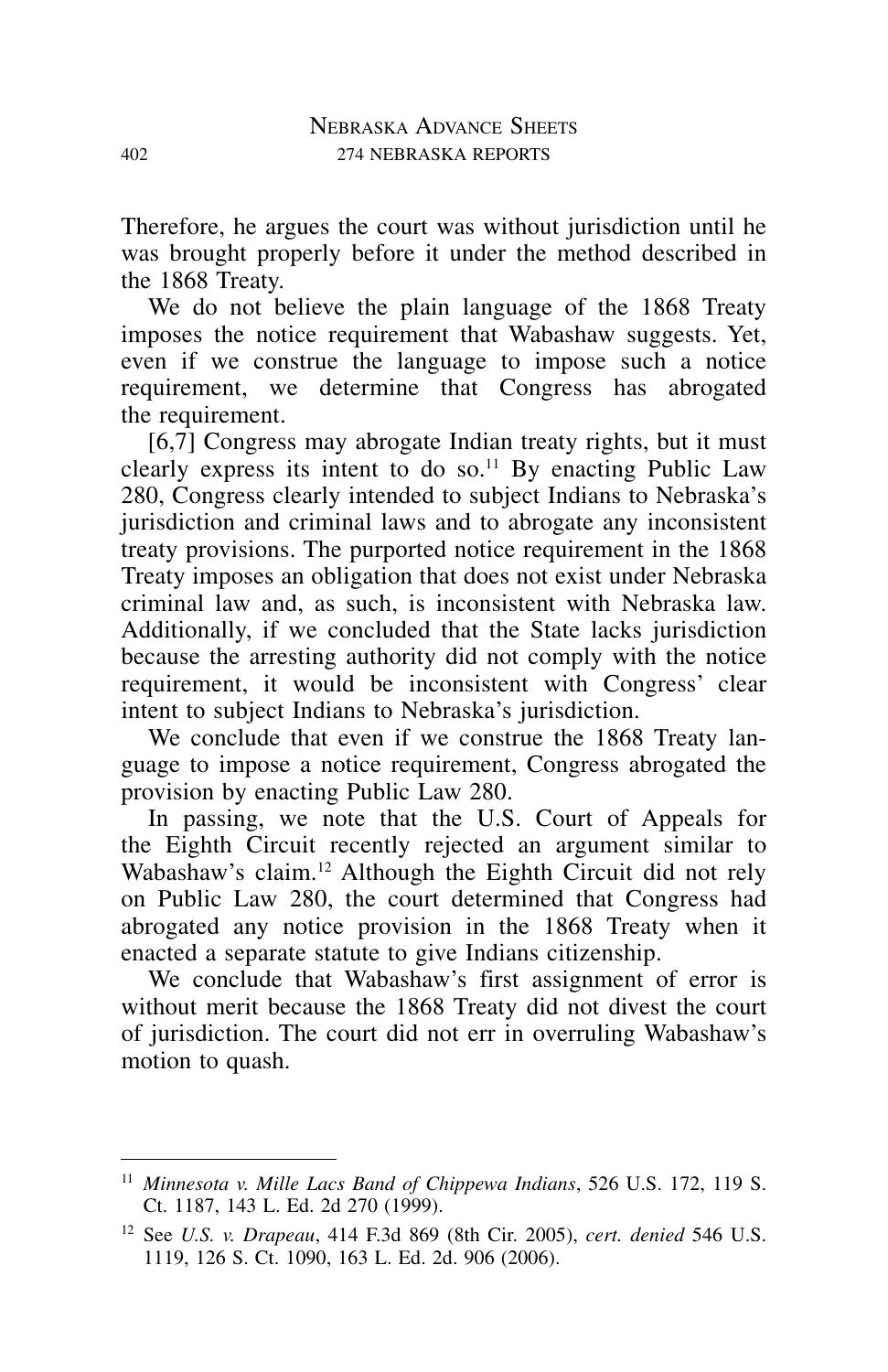## 2. THE DISTRICT COURT DID NOT ERR IN FAILING TO CONDUCT AN EVIDENTIARY HEARING

Wabashaw contends that the court erred when it did not hold an evidentiary hearing on his motion to allow trial counsel to withdraw and to appoint substitute counsel. Wabashaw made two motions to allow his trial counsel to withdraw: the first was for an alleged conflict of interest, and the second was for Wabashaw's assertion that counsel was not giving Wabashaw all the materials he requested. The court denied both motions. Wabashaw now argues that the court had a duty to conduct an evidentiary hearing to determine whether a basis existed for substituting counsel.

Wabashaw's argument is without merit. First, assuming the court erred in failing to conduct an evidentiary hearing on the alleged conflict of interest, it was not prejudicial. As shown later in our discussion, the alleged conflict of interest did not result in ineffective assistance. So, any error by the court in failing to conduct an evidentiary hearing on the first motion did not prejudice Wabashaw's defense.

[8,9] Next, the court did not err in failing to hold an evidentiary hearing on Wabashaw's second motion to appoint substitute counsel. An indigent defendant's right to have counsel does not give the defendant the right to choose his or her own counsel.13 Mere distrust of, or dissatisfaction with, appointed counsel is not enough to secure the appointment of substitute counsel.14 At the hearing on Wabashaw's second motion, he stated that trial counsel had not given him materials to prepare "live questions" for the witnesses. For this reason—and other similar dissatisfactions with trial counsel's conduct—Wabashaw sought to have the court discharge counsel and appoint substitute counsel. Wabashaw did not have the right to choose counsel, and his dissatisfaction with trial counsel was insufficient to secure substitute counsel. Because Wabashaw's asserted grounds for discharging counsel and appointing new counsel were insufficient, there was no reason for the court to conduct an evidentiary hearing.

<sup>13</sup> See *State v. Bjorklund*, 258 Neb. 432, 604 N.W.2d 169 (2000).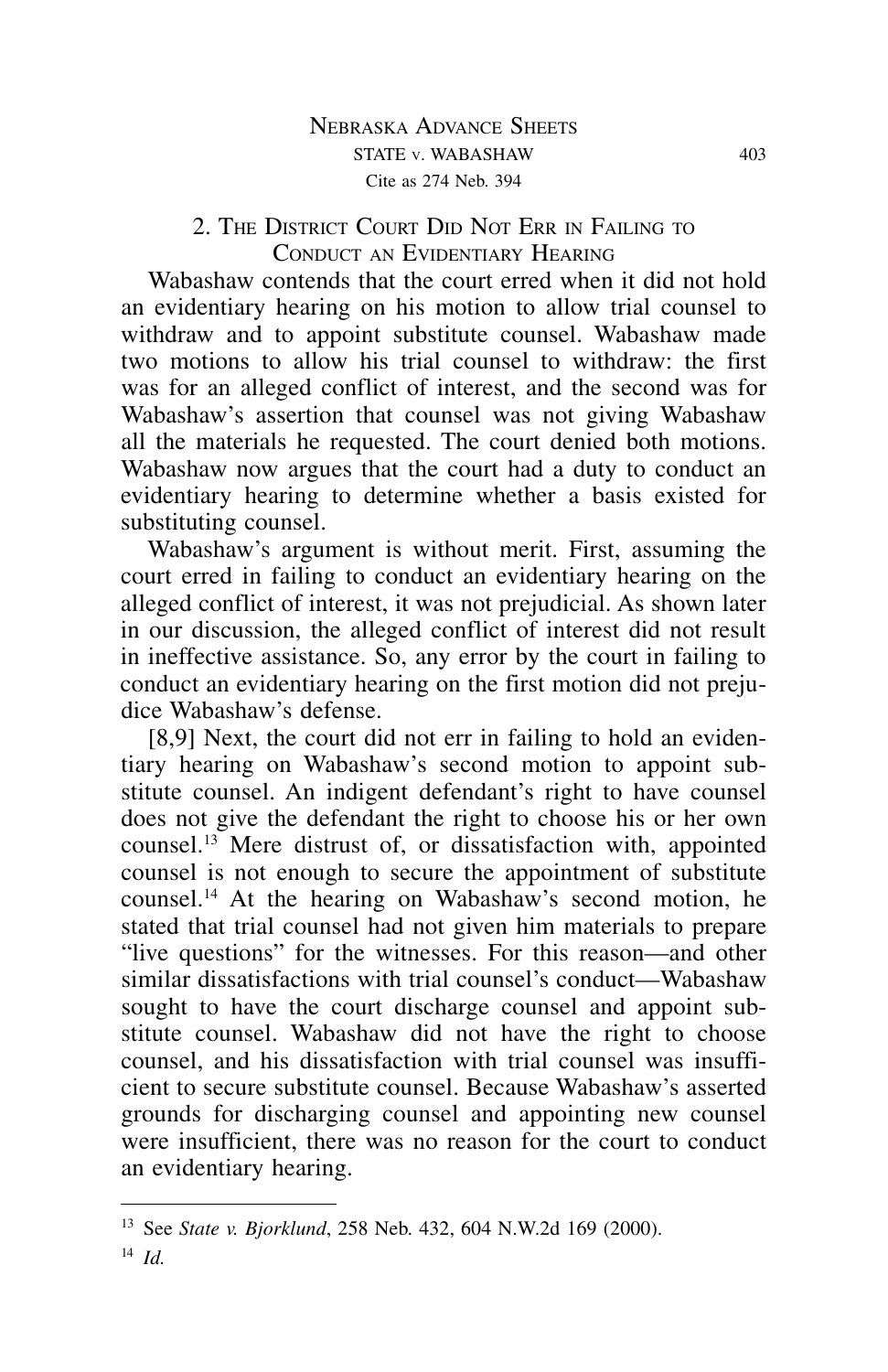3. The State Provided Sufficient Proof of Identity to Use a South Dakota Conviction for Enhancement

Wabashaw contends that the district court erred during the enhancement stage. He argues that the State failed to prove that an "Elroy Wabasha" who was convicted for robbery in 1977 in South Dakota was the same person as the defendant in this case, "Elroy Wabashaw." The State contends that the evidence at the enhancement hearings established the two defendants were the same.

Wabashaw argues that during the enhancement hearing, the court received testimony comparing two photographs, both alleged to be of Wabashaw. He argues that the court erred in overruling his hearsay and authentication objection and that the ruling was prejudicial. However, we need not determine whether the court erred in overruling Wabashaw's objection. Assuming the court committed an error, it did not prejudice Wabashaw because the record contained sufficient evidence to prove his identity.

[10,11] A prior conviction and the identity of the accused as the person convicted may be shown by any competent evidence.15 This includes the oral testimony of the accused and authenticated records maintained by the courts or penal and custodial authorities.16 We have stated that fingerprint identity testified to by an expert is perhaps the best known method of the highest probative value in establishing identification.<sup>17</sup>

Fingerprints of "Elroy Wabasha" were taken in 1981 when he was serving his 15-year sentence for the 1977 robbery conviction. Knox County authorities also took fingerprints from Wabashaw when he was in jail in April 2005. At the enhancement hearing, the parties stipulated that if called to testify, a fingerprint examiner would conclude that the same individual contributed the fingerprints in both the 1981 set and the 2005 set. As we have stated, this fingerprint evidence is perhaps the best known method of establishing identity.

<sup>17</sup> *Id.*

<sup>15</sup> See *State v. Luna*, 211 Neb. 630, 319 N.W.2d 737 (1982).

<sup>16</sup> *Id.*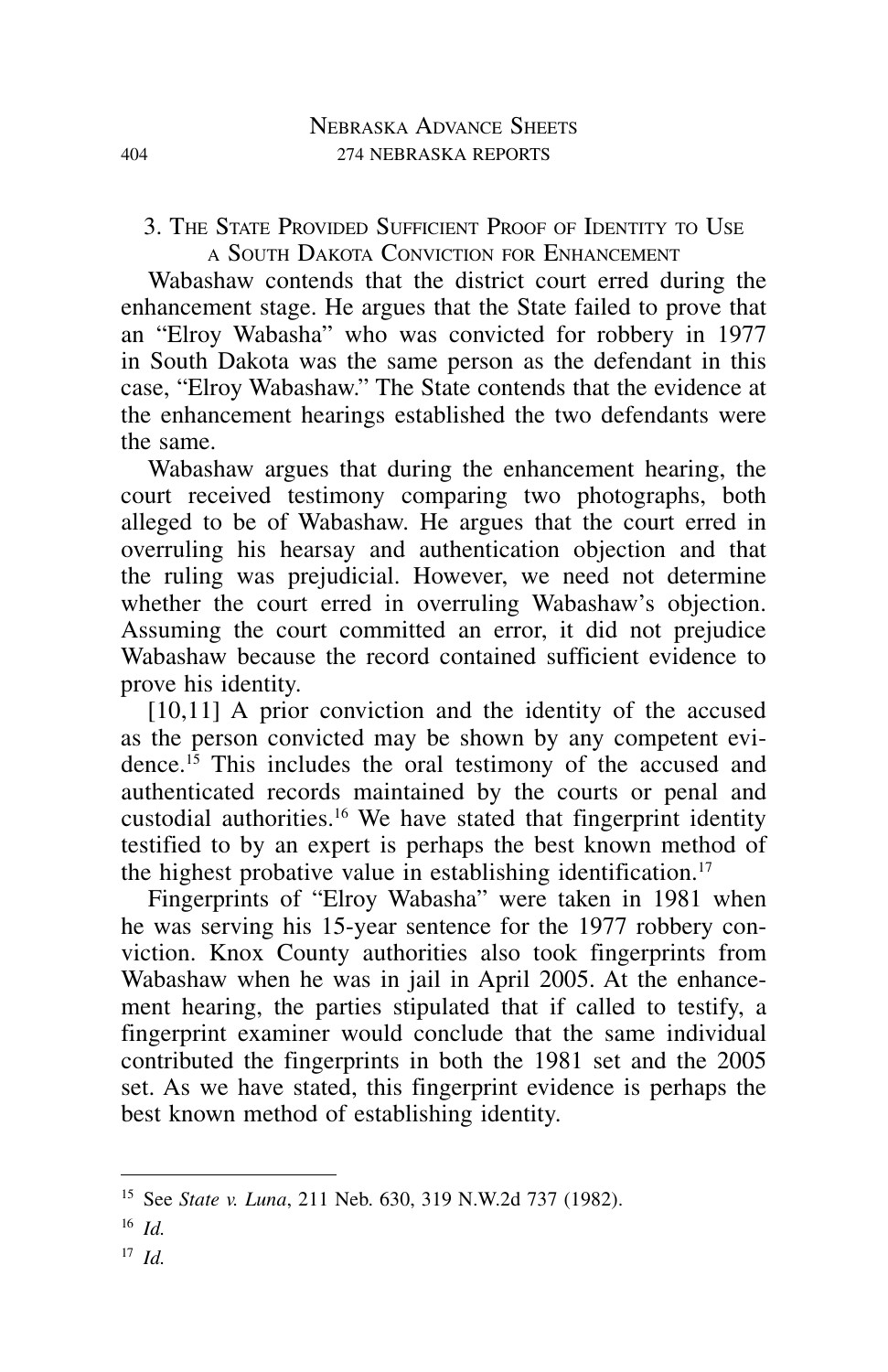[12,13] We have also stated that an authenticated record establishing a prior conviction of a defendant with the same name is prima facie evidence sufficient to establish identity for enhancing punishment. And absent any denial or contradictory evidence, it is sufficient to support a finding of a prior conviction.18

The court received a certified copy of the conviction from the 1977 robbery case. The defendant's name appears as "Elroy Wabasha" in the authenticated record, though the defendant's name in the present case is "Elroy Wabashaw."

[14] Under the idem sonans doctrine, a mistake in the spelling of a name is immaterial if both modes of spelling have the same sound and appearance.<sup>19</sup> Here, the spelling discrepancy is immaterial. Thus, the certified copy of the conviction in the 1977 robbery case was an "authenticated record establishing a prior conviction of a defendant *with the same name.*" Therefore, the record is prima facie evidence sufficient to establish identity for enhancing punishment.<sup>20</sup> Furthermore, Wabashaw has not offered any evidence or claimed that he is not the same person referred to in the prior conviction record.

We conclude that the court did not err in determining the State sufficiently proved Wabashaw was the same person as the "Elroy Wabasha" who was convicted in the 1977 South Dakota robbery case.

4. Nebraska Could Use Wabashaw's 1977 Conviction for Enhancement Although South Dakota Would No Longer

PERMIT USE OF THE CONVICTION FOR ENHANCEMENT

Wabashaw contends that the district court erred in accepting his 1977 South Dakota robbery conviction to enhance his sentence. He argues South Dakota law precludes use of the conviction for enhancement purposes. Wabashaw relies on S.D. Codified Laws § 22-7-9 (2004), which states in part: "A prior conviction may not be considered under [South Dakota's

<sup>18</sup> *State v. Thomas*, 268 Neb. 570, 685 N.W.2d 69 (2004).

<sup>19</sup> *State v. King*, 272 Neb. 638, 724 N.W.2d 80 (2006); *State v. Laymon*, 217 Neb. 464, 348 N.W.2d 902 (1984).

<sup>20</sup> See *State v. Thomas, supra* note 18.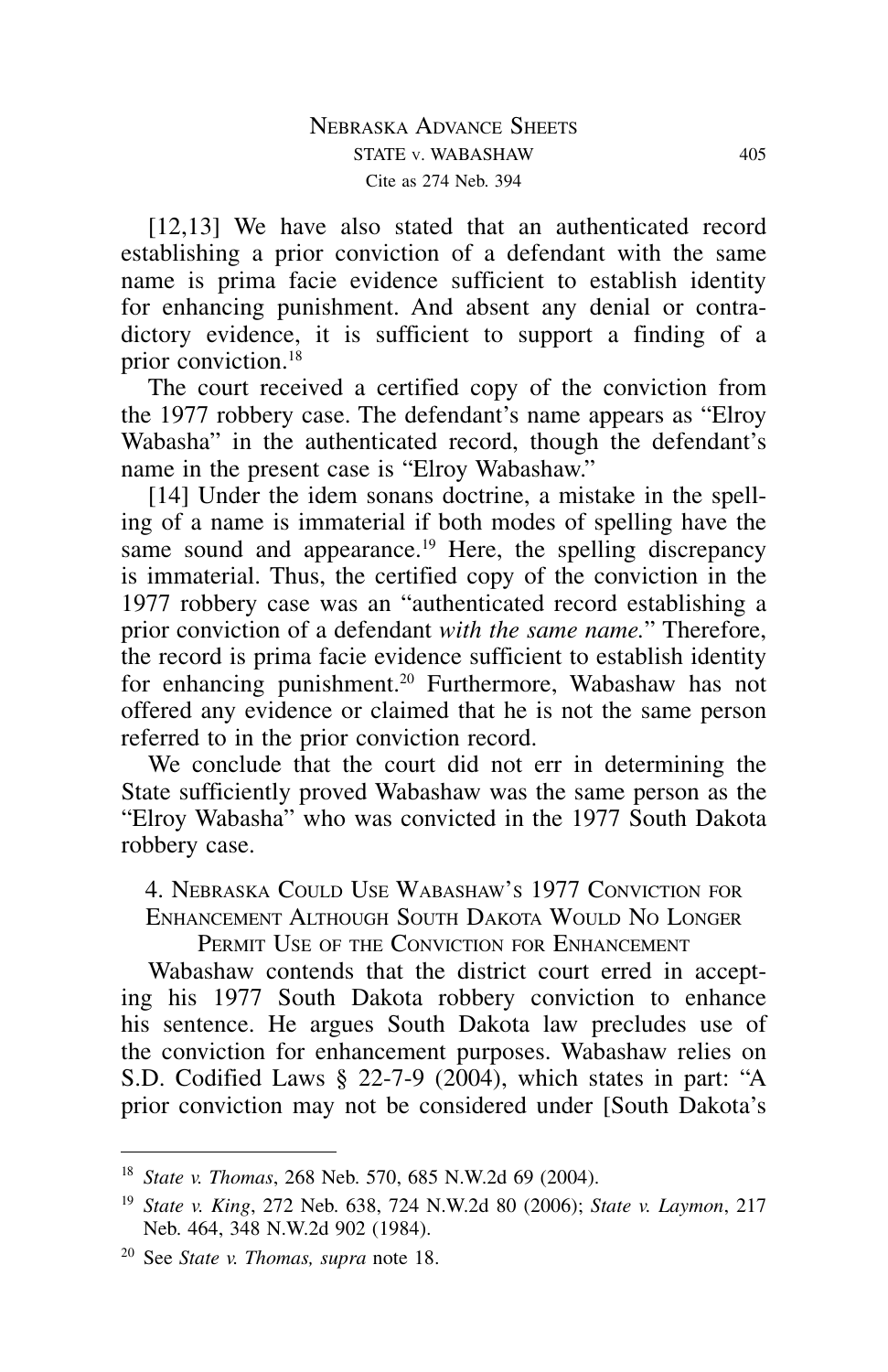enhancement statutes] unless the defendant was, on such prior conviction, discharged from prison, jail, probation, or parole within fifteen years of the date of the commission of the principal offense." Wabashaw argues that the South Dakota law operates as an "'expungement'" or "'pardon'" of any prior felony convictions, for enhancement purposes, 15 years after discharge.21 Wabashaw argues that "[t]o deny South Dakota's treatment of his prior offense as 'expunged' would be denying the Full Faith and Credit of South Dakota's laws and their treatment of judgments of convictions."<sup>22</sup>

(a) The Plain Language of Nebraska's Habitual Criminal

Statute Does Not Preclude Use of the 1977 Conviction

[15] Nebraska's habitual criminal statute does not preclude the use of Wabashaw's 1977 conviction. Nebraska's habitual criminal statute, § 29-2221, states:

(1) Whoever has been twice convicted of a crime, sentenced, and committed to prison, in this or any other state or by the United States or once in this state and once at least in any other state or by the United States, for terms of not less than one year each shall, upon conviction of a felony committed in this state, be deemed to be an habitual criminal . . . .

The statute's plain language does not impose a time limit for using a prior conviction. Nor does it provide that an out-of-state conviction may be used only if it could be used for enhancement in that other state. The statute simply requires that the defendant was twice previously (1) convicted, (2) sentenced, and (3) committed to prison for a term not less than 1 year.

Section 29-2221 does contain one, but only one, exception to the use of a prior conviction. That exception, found in subdivision (3), provides that if the state grants a person a pardon because he is innocent, the state cannot use the conviction for enhancement. Wabashaw claims that the South Dakota statute operated as a "pardon" of his 1977 conviction and that Nebraska cannot use the conviction for enhancement. But this so-called

 $21$  Brief for appellant at 36.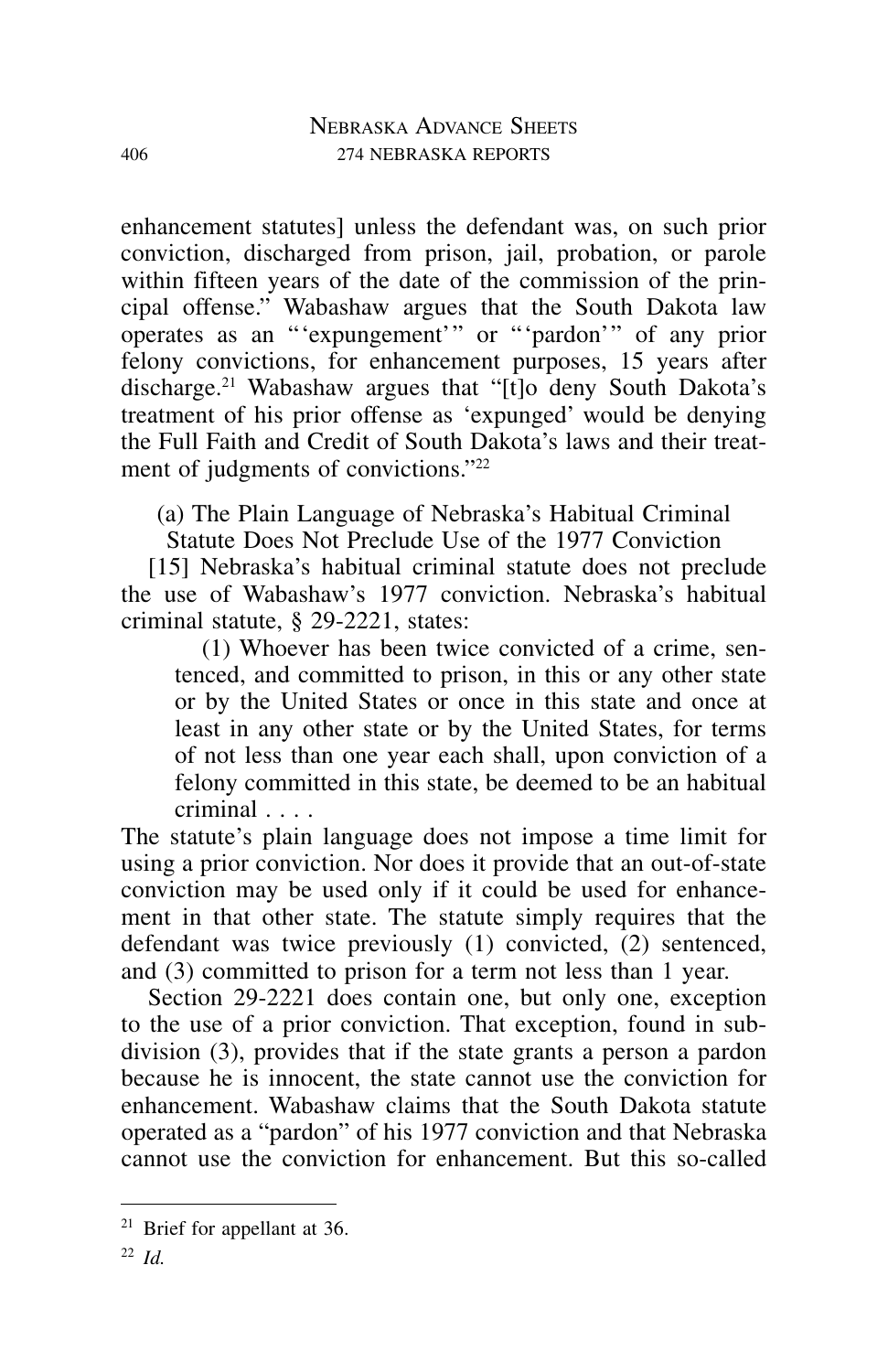"pardon" was not granted because he was innocent and therefore does not fit the exception under the Nebraska statute.

Nothing in the language of the Nebraska habitual criminal statute suggests the court erred in using Wabashaw's 1977 South Dakota conviction for enhancement purposes.

# (b) The Full Faith and Credit Clause Does Not Require Nebraska to Recognize South Dakota's Treatment of the 1977 Conviction

Wabashaw argues that Nebraska must give full faith and credit to South Dakota's treatment of his conviction. We are not convinced that the Full Faith and Credit Clause of the U.S. Constitution requires Nebraska to recognize South Dakota's treatment of the 1977 conviction as "expunged" for enhancement purposes.

The New Mexico Court of Appeals faced a similar, although not identical, issue in *State v. Edmondson*. <sup>23</sup> In *Edmondson*, a New Mexico trial court enhanced the defendant's sentence, using a Texas conviction that had been set aside by a Texas court. The defendant argued on appeal that the Full Faith and Credit Clause prohibited use of the Texas conviction because Texas law did not permit such convictions for habitual offender sentencing. The New Mexico Court of Appeals decided that the Texas conviction could be used to enhance the defendant's sentence in New Mexico, even though it could not be used under the Texas habitual offender statute.

The court refused to apply the Full Faith and Credit Clause. It stated the clause would "rarely, if ever, compel one state to be governed by the law of a second state regarding the punishment that can be imposed for a crime committed within the first state's boundaries."24 The court relied on *Hughes v. Fetter*. <sup>25</sup> In *Fetter*, the U.S. Supreme Court stated, "[F]ull faith and credit does not automatically compel a forum state to subordinate its own statutory policy to a conflicting public act of another state;

<sup>23</sup> *State v. Edmondson*, 112 N.M. 654, 818 P.2d 855 (N.M. App. 1991).

<sup>24</sup> *Id.* at 659, 818 P.2d at 860.

<sup>25</sup> *Hughes v. Fetter*, 341 U.S. 609, 71 S. Ct. 980, 95 L. Ed. 1212 (1951).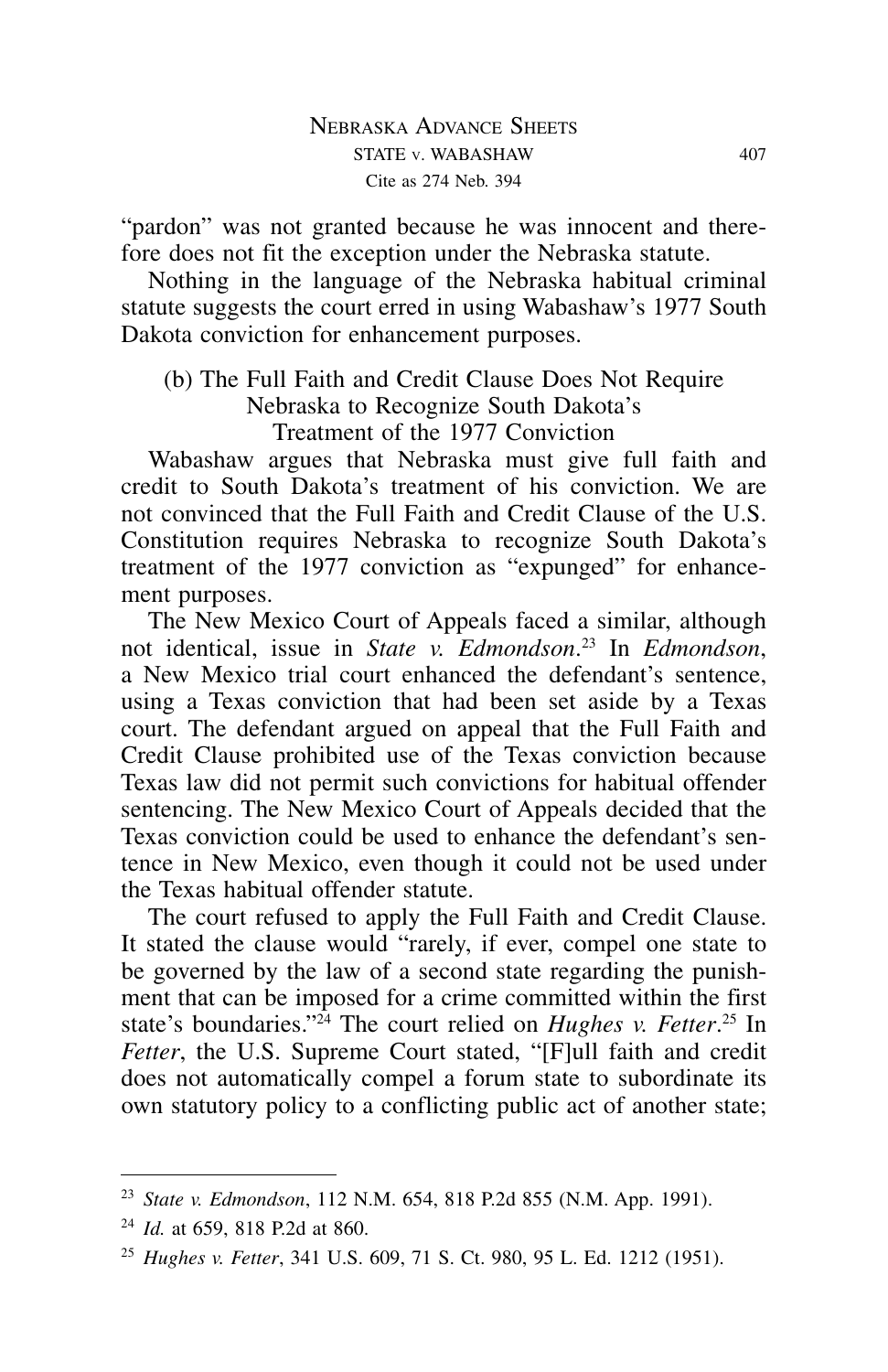rather, it is for this Court to choose in each case between the competing public policies involved."26

The *Edmondson* court reasoned that a state's penal code is the strongest expression of the state's public policy. It stated that "[f]ull faith and credit ordinarily should not require a state to abandon such fundamental policy in favor of the public policy of another jurisdiction."27 The court ultimately decided that the policies behind the Texas rule precluding the use of the conviction were not so compelling that full faith and credit required the rule to prevail over New Mexico law.

[16] We find the *Edmondson* court's analysis persuasive. We conclude that the Full Faith and Credit Clause does not prevent a Nebraska court from using Wabashaw's 1977 robbery conviction. The court did not err in using Wabashaw's conviction to enhance his sentence.

5. Wabashaw's Claims of Ineffective Assistance of Counsel

[17-19] Wabashaw claims he received ineffective assistance of counsel in several respects. We need not dismiss an ineffective assistance of counsel claim merely because a defendant raises it on direct appeal.28 The determining factor is whether the record is sufficient to adequately review the question.29 But if the defendant has not raised ineffective assistance of counsel at the trial level and it requires an evidentiary hearing, we will not address the matter on direct appeal.30

[20-22] To establish a right to relief because of ineffective counsel at trial or on direct appeal, the defendant has the burden first to show that counsel's performance was deficient; that is, counsel's performance did not equal that of a lawyer with ordinary training and skill in criminal law in the area.31 Next, the defendant must show that counsel's deficient performance

<sup>31</sup> *Id*.

<sup>26</sup> *Id.*, 341 U.S. at 611.

<sup>27</sup> *State v. Edmondson, supra* note 23, 112 N.M. at 659-60, 818 P.2d at 860-61.

<sup>28</sup> *State v. Faust*, 265 Neb. 845, 660 N.W.2d 844 (2003).

<sup>29</sup> *Id*.

<sup>30</sup> See *id*.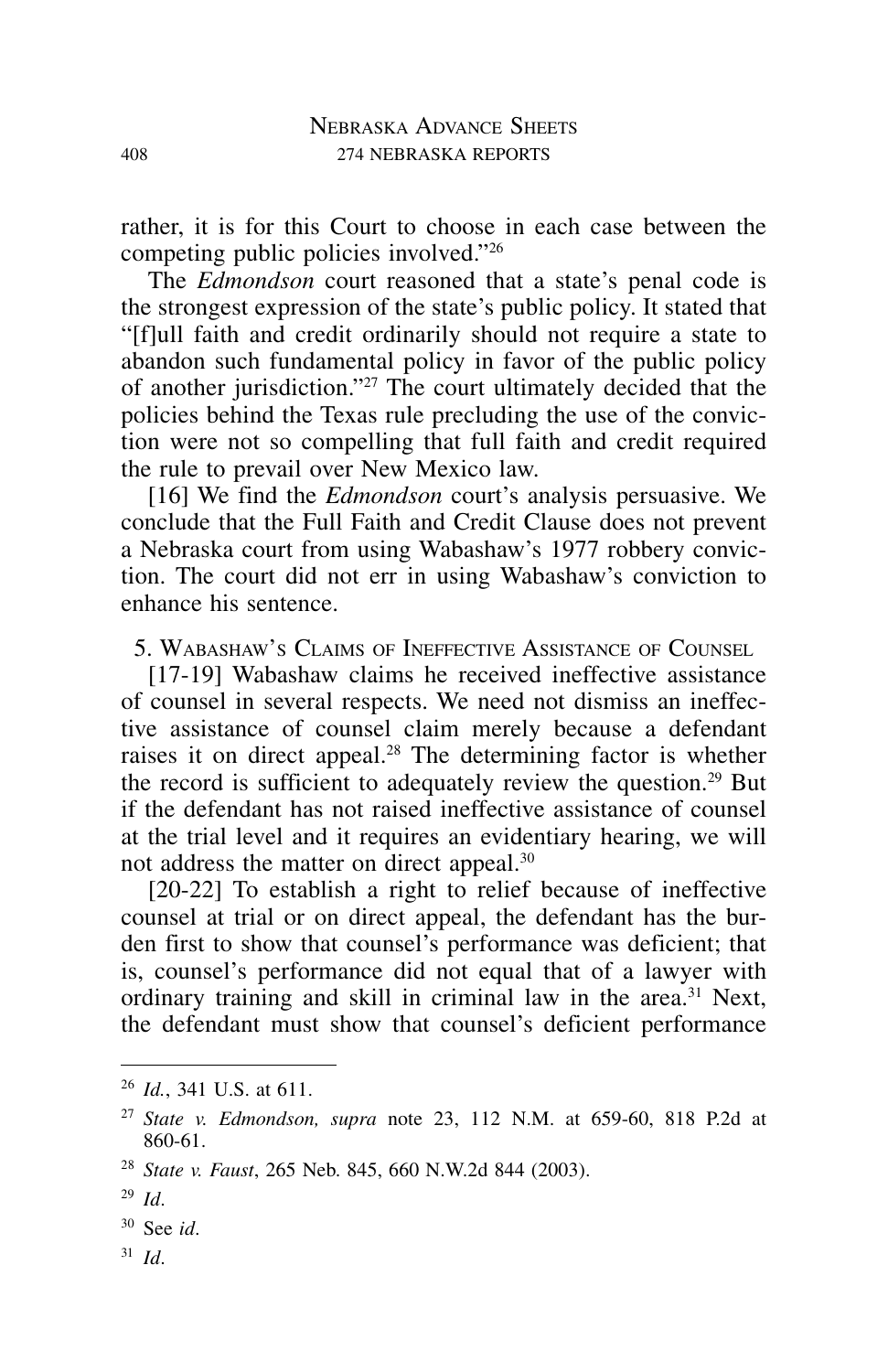prejudiced the defense in his or her case.<sup>32</sup> To prove prejudice, the defendant must show that there is a reasonable probability that but for counsel's unprofessional errors, the result of the proceeding would have been different.<sup>33</sup> A reasonable probability is a probability sufficient to undermine confidence in the outcome.34 When a defendant challenges a conviction, the question is whether there is a reasonable probability that absent the errors, the fact finder would have had a reasonable doubt concerning guilt.35

(a) Wabashaw Was Not Denied Effective Assistance of

Counsel Because of an Alleged Conflict of Interest

Wabashaw contends that he was denied effective assistance of counsel because of an alleged conflict of interest. Before trial, Wabashaw asked his trial counsel to file a motion to withdraw and for appointment of successor counsel. Counsel had previously represented Henry in an unrelated matter, and Wabashaw believed counsel would not fully and effectively examine Henry at trial because of that relationship. The court overruled the motion. Wabashaw now argues that this alleged conflict of interest denied him effective assistance of counsel. We believe the record is sufficient to adequately review this issue on direct appeal.

[23-25] The right to effective assistance of counsel generally requires that the defendant's attorney be free from any conflict of interest.36 The phrase "conflict of interest" denotes a situation in which a lawyer might disregard one duty for another or when a lawyer's representation of one client is rendered less effective because of his or her representation of another client.<sup>37</sup> A conflict of interest must be actual, rather than speculative or

<sup>32</sup> *Id*.

<sup>33</sup> *Id*.

<sup>34</sup> See *id*.

<sup>35</sup> *Id*.

<sup>36</sup> U.S. Const. amend. VI; Neb. Const. art. I, § 11; *State v. Dunster*, 262 Neb. 329, 631 N.W.2d 879 (2001); *State v. Narcisse*, 260 Neb. 55, 615 N.W.2d 110 (2000).

<sup>37</sup> See, *State v. Dunster, supra* note 36; *State v. Narcisse, supra* note 36.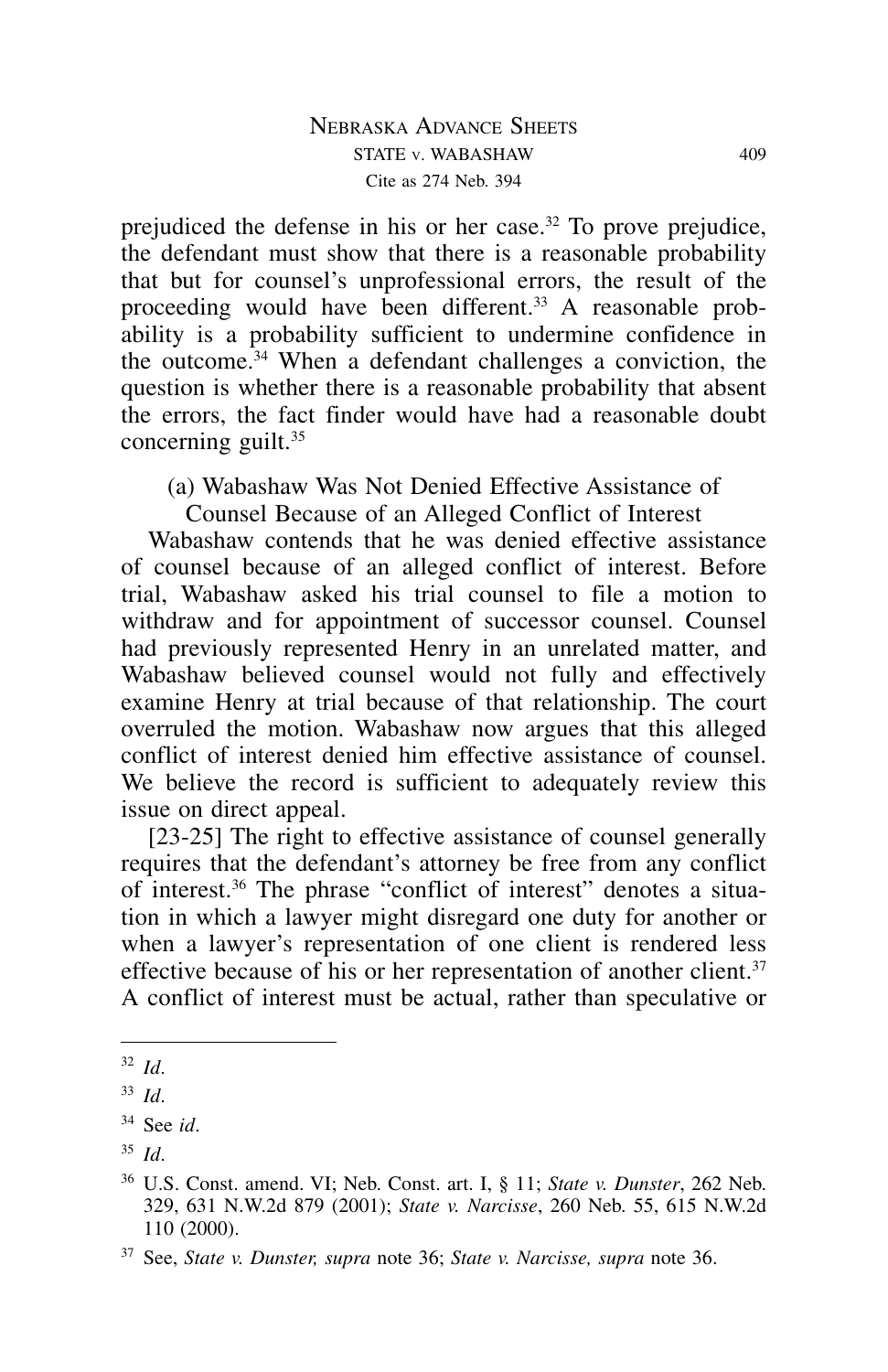hypothetical, before a court can overturn a conviction because of ineffective assistance of counsel.38

[26] Wabashaw relies in part on *State v. Ehlers*. <sup>39</sup> In *Ehlers*, the concern was defense counsel's attorney-client relationship with a state witness. The State argued that the relationship gave rise to continuing obligations of loyalty and confidentiality that could prevent counsel from conducting a thorough crossexamination. We noted that the goal is to discover whether a defense lawyer has divided loyalties that prevent him or her from effectively representing the defendant. We stated that disqualification is appropriate when the conflict could cause the defense attorney to improperly use privileged communications in cross-examination. We also noted that disqualification is appropriate if the conflict could deter the defense attorney from intense probing on cross-examination.

At the hearing on the motion to withdraw, the State said it could not guarantee that it would not call Henry as a witness because "officers come and go from Santee" and that if Vance "moved on," it would be necessary to call Henry. Vance, however, ultimately testified for the State, and the State did not call Henry as a witness. Instead, Henry testified for the defense. Therefore, trial counsel was never in the position of cross-examining Henry, and the concern in *Ehlers* regarding counsel's inability to conduct a thorough cross-examination was not present.

Wabashaw further argues the written confession was a forgery. Therefore, he asserts that Vance and Henry's credibility was crucial. He claims that trial counsel should have established the statement's unreliability. He argues that although counsel asked Henry if he witnessed the statement, counsel failed to ask why Henry did not strike his name from the statement. Nor did counsel ask why he allowed the statement to go forward without alerting the court that his signature had been "forged."

Wabashaw has failed to show how counsel's failure to further question Henry prejudiced his defense. It is unclear how any

<sup>38</sup> *Id.*

<sup>39</sup> *State v. Ehlers*, 262 Neb. 247, 631 N.W.2d 471 (2001).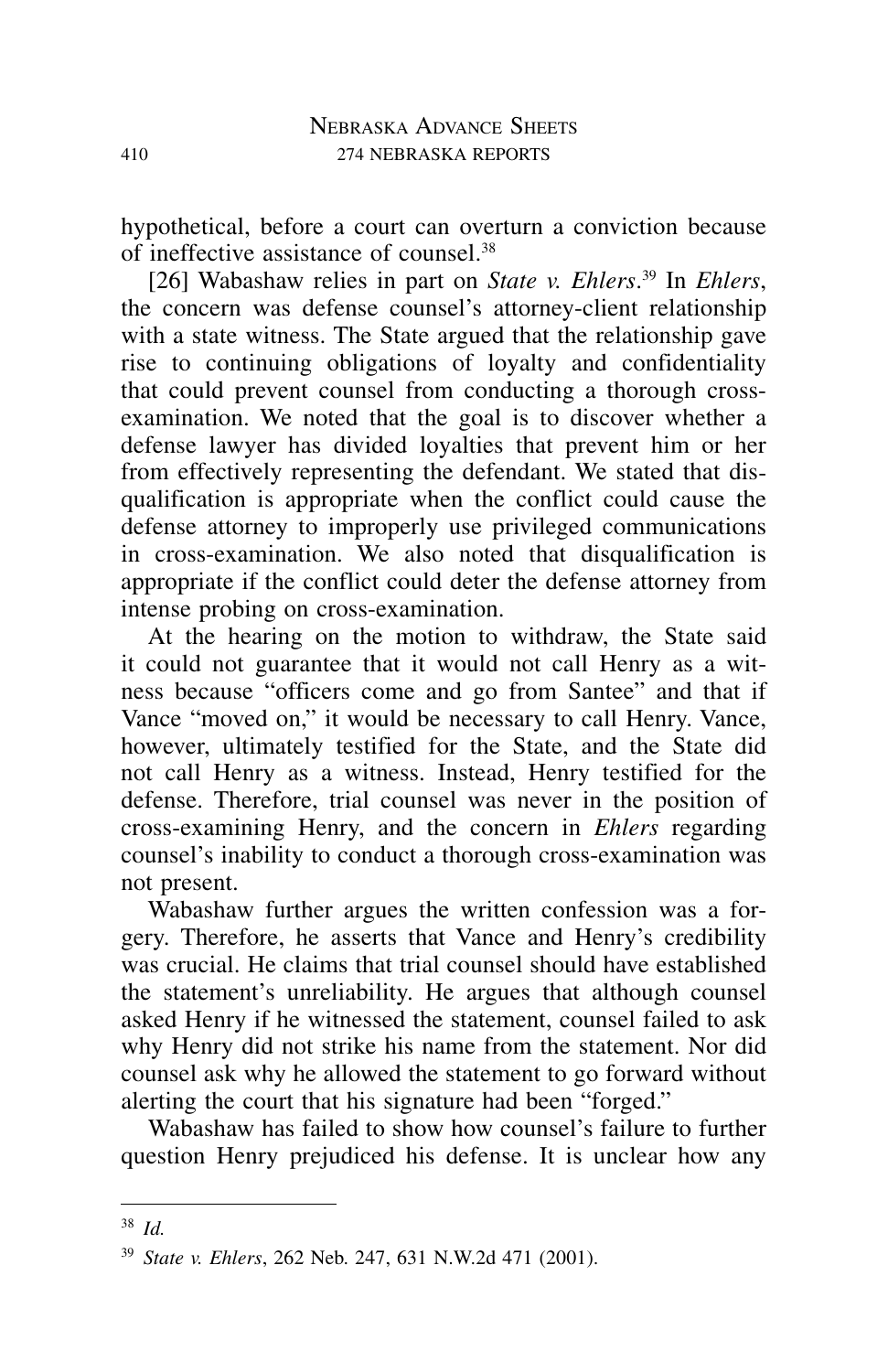further probing of Henry could have swayed the jury. Henry's direct testimony established that he did not sign his own name to the statement. Further questioning regarding Henry's character or his conduct would not affect the statement's veracity because it was Vance, not Henry, who questioned Wabashaw and took Wabashaw's written statement.

Wabashaw has failed to show that counsel's alleged conflict of interest prejudiced his defense. Thus, we determine that he was not denied effective assistance of counsel because of an alleged conflict of interest.

(b) Counsel's Failure to Request an Evidentiary Hearing on the Motion to Quash Was Not Ineffective Assistance

Wabashaw also argues that trial counsel was ineffective in failing to request an evidentiary hearing on Wabashaw's motion to quash. Wabashaw contends that counsel failed to preserve relevant evidence, thereby materially affecting his ability to challenge the court's denial of his motion to quash. Specifically, Wabashaw alleges that counsel failed to produce evidence showing Wabashaw is an American Indian or that he is a member of the Sioux tribe protected by the 1868 Treaty.

Counsel's failure to preserve the evidence did not prejudice Wabashaw. We have concluded that the 1868 Treaty did not provide a basis for granting the motion to quash. So, Wabashaw suffered no prejudice when counsel failed to produce evidence showing he was a member protected by the treaty. Counsel's failure to request an evidentiary hearing on the motion was not ineffective assistance of counsel.

(c) The Record on Direct Appeal Is Insufficient to Review

the Remaining Ineffective Assistance Claims

Wabashaw further argues that counsel was ineffective by failing to (1) object to references to evidence recovered by the police, (2) file a motion to suppress Wabashaw's confession as fruit of the poisonous tree, (3) cross-examine Vance during the State's case in chief, and (4) obtain a forensic handwriting expert.

We conclude that the record on direct appeal is not sufficient to adequately review these claims of ineffective assistance.